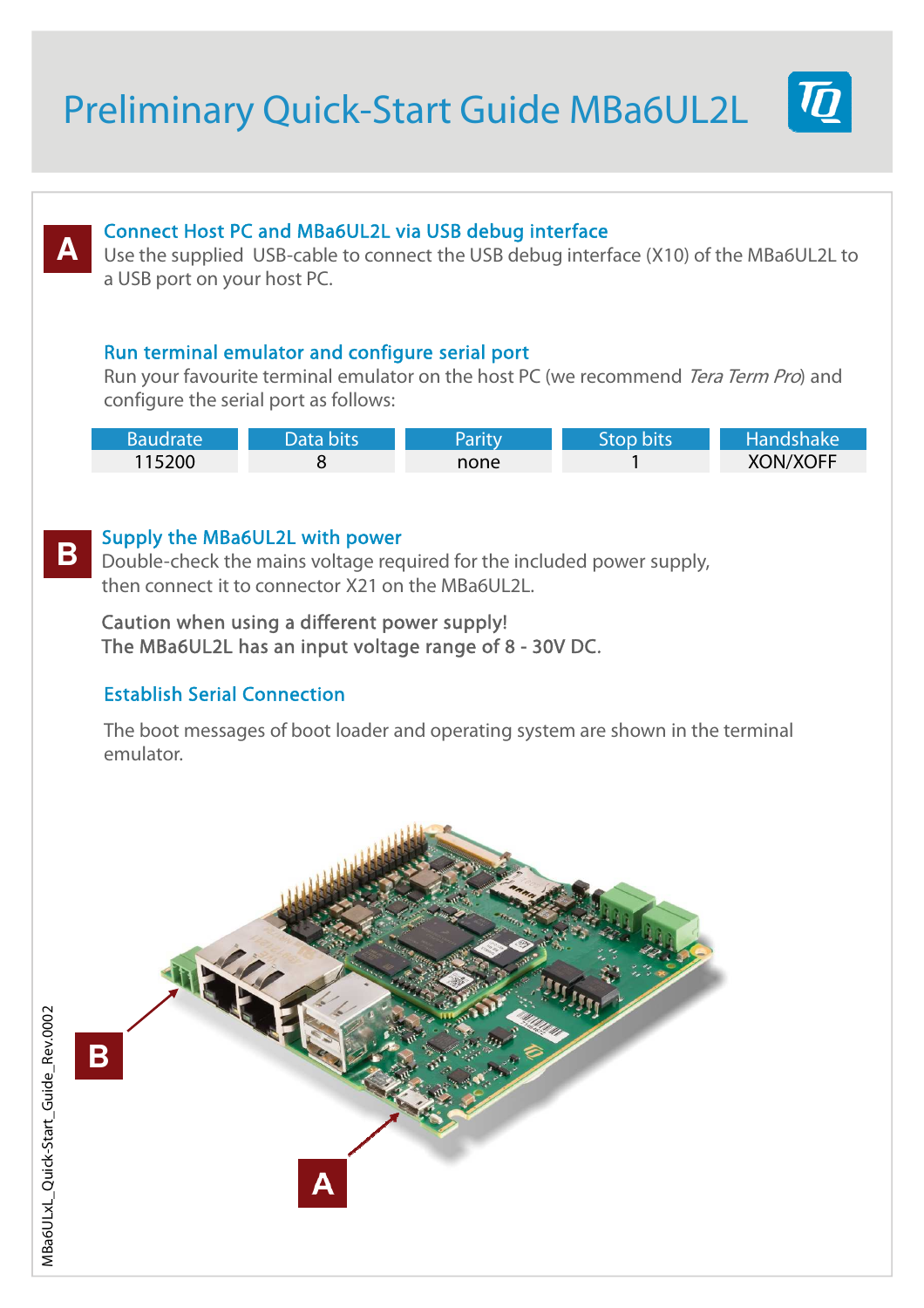### Component scheme





### DIP switch settings

### Boot device selection

To select the desired boot medium set the DIP switches S13 and S16 accordingly.

#### S13 **DIP** 1 1 2 Set OFF ON S16 **DIP** 1 2 3 4 5 6 7 8 Set ---- ON OFF ON ON OFF OFF ON

### Configuration SD Card

| <b>Configuration eMMC</b> |  |
|---------------------------|--|
|---------------------------|--|

| S13 |                                             | 5161 |  |  |  |  |  |  |
|-----|---------------------------------------------|------|--|--|--|--|--|--|
|     | DIP 1 2 DIP 1 2 3 4 5 6 7 8                 |      |  |  |  |  |  |  |
|     | Set OFF ON Set --- OFF ON OFF OFF OFF ON ON |      |  |  |  |  |  |  |

### Configuration QSPI NOR

|     | S13 |                             | <b>S16</b> |  |  |  |  |              |  |
|-----|-----|-----------------------------|------------|--|--|--|--|--------------|--|
|     |     | DIP 1 2 DIP 1 2 3 4 5 6 7 8 |            |  |  |  |  |              |  |
| Set |     | OFF ON Set ----             |            |  |  |  |  | ON ON ON OFF |  |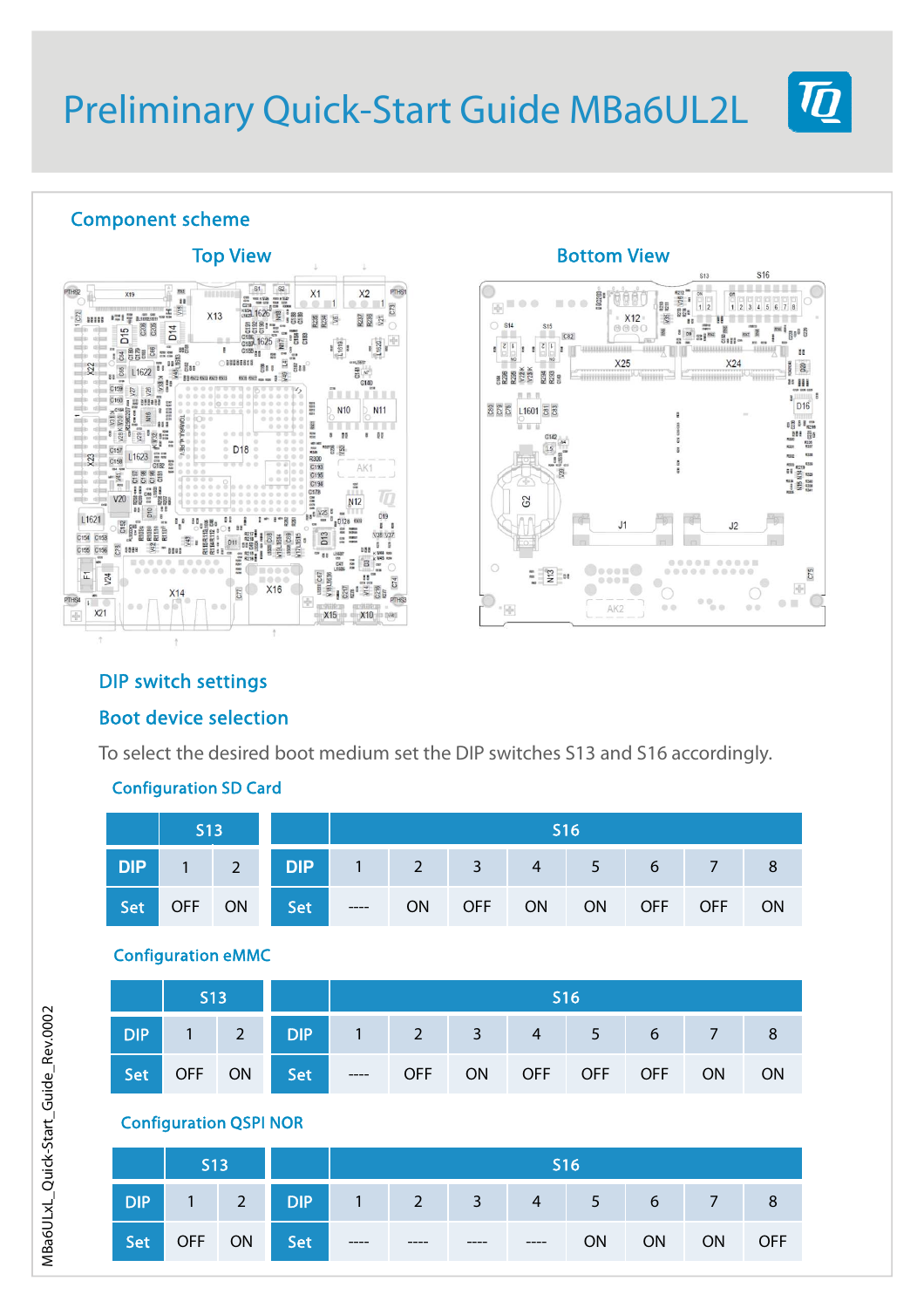

### Configuration UART Debug

| <b>S16</b> |     |                         |  |  |  |  |
|------------|-----|-------------------------|--|--|--|--|
| <b>DIP</b> |     | Function                |  |  |  |  |
| Setting    | ON  | Camera Sensor Interface |  |  |  |  |
|            | OFF | Debug UART              |  |  |  |  |

### Configuration CAN1

Both switches must be set to ON or OFF otherwise the CAN Bus has an improper termination.

| <b>S15</b>     |                                                |                                                |  |  |  |  |
|----------------|------------------------------------------------|------------------------------------------------|--|--|--|--|
| <b>DIP</b>     |                                                |                                                |  |  |  |  |
| <b>Setting</b> | ON CAN1_L interface terminated (120 $\Omega$ ) | ON CAN1_H interface terminated (120 $\Omega$ ) |  |  |  |  |
|                | OFF CAN1 L not terminated                      | OFF CAN1_H not terminated                      |  |  |  |  |

### Configuration CAN2

| 514            |                                                |                                                |  |  |  |  |
|----------------|------------------------------------------------|------------------------------------------------|--|--|--|--|
| DIP            |                                                |                                                |  |  |  |  |
| <b>Setting</b> | ON CAN2_L interface terminated (120 $\Omega$ ) | ON CAN2 H interface terminated (120 $\Omega$ ) |  |  |  |  |
|                | OFF CAN2 L not terminated                      | OFF CAN2 H not terminated                      |  |  |  |  |

### CAN1/2 Interface X1 / X2

| X1/X2         |            |            |             |  |  |  |
|---------------|------------|------------|-------------|--|--|--|
| <b>PIN</b>    |            |            |             |  |  |  |
| <b>Signal</b> | $CAN1/2_H$ | $CAN1/2_L$ | GND_CAN_ISO |  |  |  |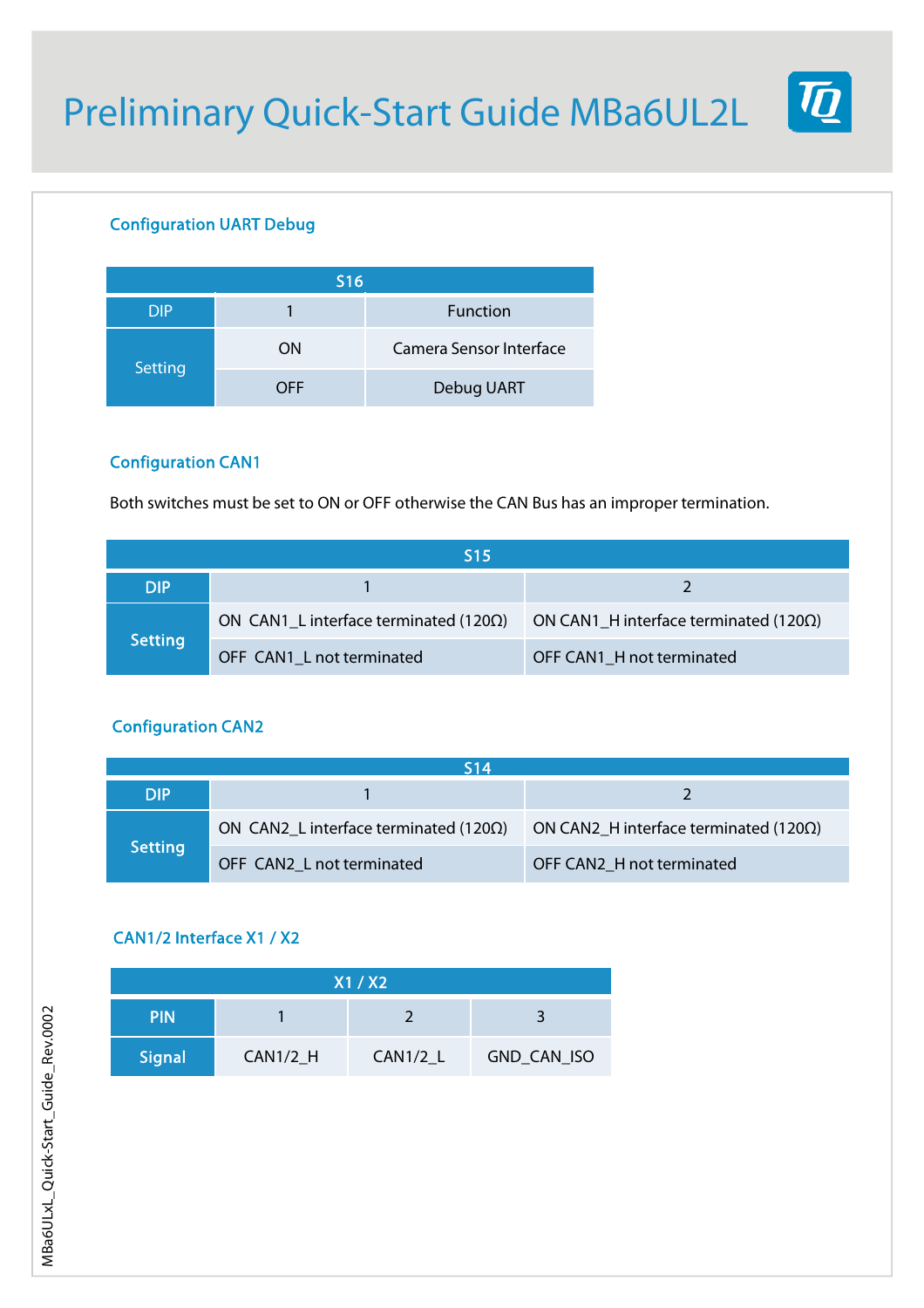$\boldsymbol{\varPi}$ 

### Pinout Interface X22

| <b>Signal</b>                   | Pin | Pin | <b>Signal</b> |
|---------------------------------|-----|-----|---------------|
| VCC <sub>5</sub> V <sub>0</sub> | 1   | 2   | VCC3V3        |
| DGND                            | 3   | 4   | <b>DGND</b>   |
| SPI2.SCLK                       | 5   | 6   | 12C4.5CL      |
| SPI2.SS0#                       | 7   | 8   | I2C4.SDA      |
| SPI2.MISO                       | 9   | 10  | GPIO1_IO18    |
| SPI2.MOSI                       | 11  | 12  | GPIO1_IO19    |
| DGND                            | 13  | 14  | <b>DGND</b>   |
| RS232_1_TX                      | 15  | 16  | RS232_2_TX    |
| RS232_1_RX                      | 17  | 18  | RS232_2_RX    |
| DGND                            | 19  | 20  | DGND          |

### Pinout Interface X23

| <b>Signal</b> | Pin | Pin            | <b>Signal</b> |
|---------------|-----|----------------|---------------|
| VCC5V0        | 1   | $\overline{2}$ | VCC3V3        |
| <b>DGND</b>   | 3   | 4              | <b>DGND</b>   |
| GPIO4 IO25    | 5   | 6              | GPIO4 IO21    |
| GPIO4_IO26    | 7   | 8              | GPIO4_IO22    |
| GPIO4_IO27    | 9   | 10             | GPIO4 IO23    |
| GPIO4_IO28    | 11  | 12             | GPIO4 IO24    |
| <b>DGND</b>   | 13  | 14             | <b>DGND</b>   |
| UART6.TX      | 15  | 16             | I2C2.SCL      |
| UART6.RX      | 17  | 18             | I2C2.SDA      |
| <b>DGND</b>   | 19  | 20             | <b>DGND</b>   |

MBa6ULxL\_Quick-Start\_Guide\_Rev.0002 MBa6ULxL\_Quick-Start\_Guide\_Rev.0002